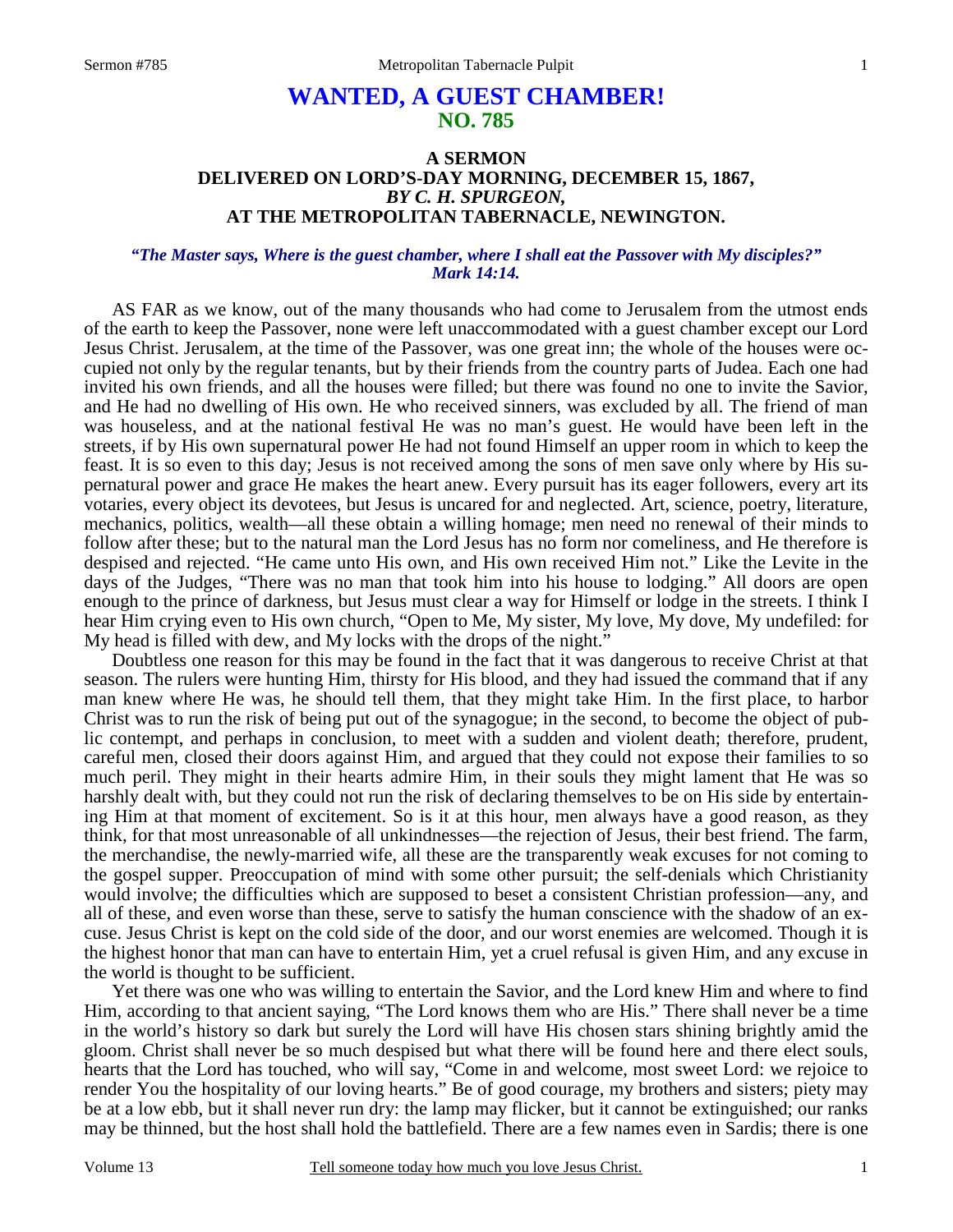Lot at least, even in Sodom; and in the raging Sanhedrin a Nicodemus holds a seat. In the worst times of superstition God raises up witnesses for His truth. We need never fear for the church—an imperishable seed is in her, and nothing shall destroy her. The gates of hell shall not prevail against her; though her ministers may fall, and many of her professed members may apostatize, yet the Lord will keep up the succession of the saints, and Jesus shall not lack a man to bear up the standard of the cross; so long as the earth remains, the everlasting kingdom of the Son of David shall stand.

 I shall now call your attention to the whole incident of our Lord's finding a guest chamber in which to keep the Passover, and I shall regard the question which I have selected for a text, first, as *the mighty word of the Master's effectual grace;* and next, as *the affectionate inquiry of the servant's obedient solicitude.*

**I.** First, the Master says, "Where is the guest chamber?" This question may be regarded as THE MIGHTY WORD OF THE MASTER'S EFFECTUAL GRACE.

 Our Lord intended to celebrate the Passover in the large upper room belonging to the person to whom He sent Peter and John; the message which He sent by their lips was all-powerful, the man at once yielded up his furnished parlor without difficulty or demur, because there went a power with the word which the man was unwilling and unable to resist. Viewing this as a symbolical representation of the way in which hearts are won for Jesus, we observe, in the first place, *that the time and the circumstances were all appointed.* Two apostles were commanded to go to the city, and when they should come to the city, providence would be there working before them—they were to meet a man just at the entrance of the city; he was to be there at the very moment of their arrival; he and none but he. This man must bear a pitcher—the pitcher must be filled with water; the water carrier must proceed to a certain house, and to no other. This house must contain an upper room, large enough to receive Christ and 12 others; this room must be in the possession of a person who would be perfectly willing to receive the Master and His disciples, and the good man of the house must be home to show the room, and give the messengers admittance at once. Here were several very unlikely things to meet together at one particular juncture, and yet they did so meet. Providence arranges that when the apostles are at the city gates, the tankard-bearer is there too, with his pitcher full of water; he goes to the house, the house is the right habitation, the man who possesses it shall be the right man, and Christ shall be entertained. beloved, there are quite as many notable circumstances to be observed in the conversion of each one of God's people. I do not doubt that the Lord has settled, concerning every one of His elect, the exact time when they shall pass from death unto life, the precise instrumentality by which they shall be converted, the exact word that shall strike with power upon their mind, the period of conviction which they shall undergo, and the instant when they shall burst into the joyful liberty of a simple faith in Christ. It is all settled, all arranged and predetermined in the divine purpose. If the very hairs of our head are all numbered, much more the circumstances of the most important of all events which can occur to us!

 This may not seem to be a very practical truth of God, and yet I think it is. I may go, for instance, a journey by rail; it is left to my option at what time to start, and in what carriage I shall ride; yet I select a particular hour and carriage, and soon a person is thrown in my way whom I have never seen before; the conversation is directed towards holy things; that person is already anxious, and my conversation is so consoling that it seems to him that I am sent for the very purpose of relieving his anxiety. As we converse upon divine things he is led to see what he never saw before, the way of salvation by the substitutionary sacrifice is opened up to him, and he casts himself into the hands of the Savior. Now, who shall say but what there was an arrangement there which God Himself, in His infinite wisdom, saw fit to make for the designed end? You have two ways today of going home from the tabernacle; you know not why, but you select one of the two, and in that street, if you are on the alert, as you should be, and anxious to deliver souls from going down to the pit of hell, you may meet with an individual whom you would not have seen if you had taken the other route, and it may be that you, by a few words concerning eternal salvation, shall direct that person into the way of peace, and lead him to lay hold on eternal life. He who observes providence shall never need a providence to observe, and he who watches providence with the view of discovering occasions for usefulness, will find himself surrounded with golden opportunities for soul-winning. I would have you, therefore, respect the workings of divine providence, by being upon your watchtower to avail yourselves of them. You know nothing of the secret decree of God, but you can see what the decree brings forth, and then if you are wise, you can benefit your neighbors by it. Believe firmly that God has a purpose to serve by everything that occurs, and that He would have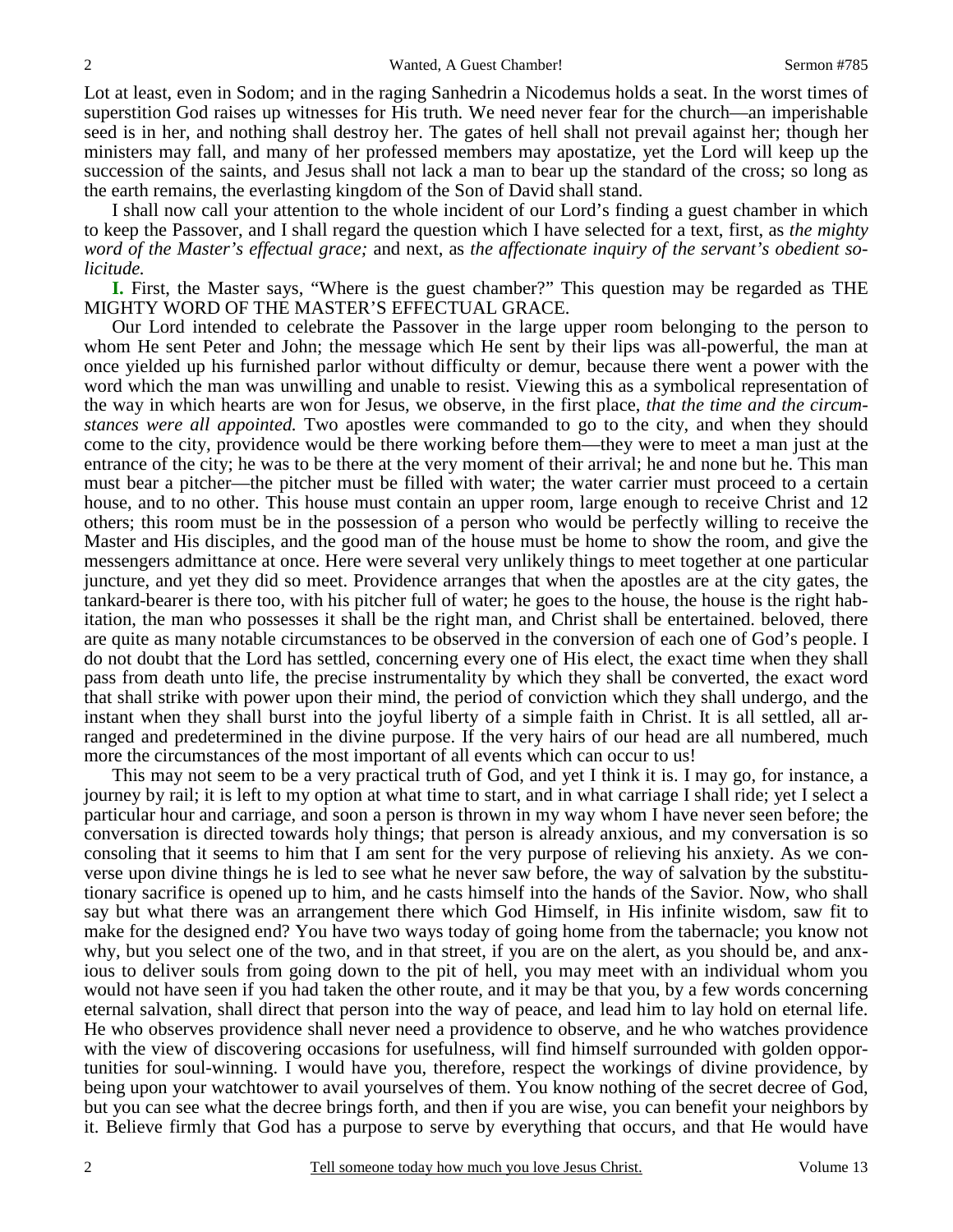you, His servants, watchful for all opportunities that you may bring men to knowledge of the truth of God. I hope, this morning, that there are some here who scarcely know why they are in the Tabernacle, but the secret is that eternal purposes of divine grace towards them are now ripe for fulfillment. Remarkable circumstances may have worked together to bring them here; possibly had it been finer weather, the crowd would have filled the place earlier, and they would have been excluded for lack of room—this wet weather gave them a chance of admission where the gospel is preached, and so the very drops of rain may have been God's messengers of mercy to them, indirectly working for their salvation. There may be circumstances which I cannot pretend to guess, which revolve round some of you concerning which God has said, "Thus and thus it shall be, that I may bring this man to the spot where I intend to arrest him by divine grace, and make him a saved soul." I do trust this may be the case, and that miracles of mercy may be worked by our Redeemer according to the counsel of His will.

 Note further a second thing, albeit the circumstances were all foreordained, yet *Christ's entrance into this man's house was worked by instrumentality.* Had our Lord pleased to do so, He could have remained where He was, He could have secretly sent forth His Spirit into the householder's mind to compel him to lend his upper room. Certainly there was no need why Peter and John should go as pioneers, for, if the Lord had gone Himself in person, at once He would of course have obtained quite as ready admission as His servants. But He chose to work by means. So it is in conversion; the Lord could save souls if He willed, without ministers, without teachers, without prayerful parents, without even the written word, but He does not choose to do so. There are a few instances in which men have been suddenly impressed where no cause for the impression was apparent beyond the immediate operation of the Holy Spirit. Apart from instrumentality, men have been awakened in the midst of their sins, like Saul of Tarsus, who was struck down while on the road to persecute the saints in Damascus; the most obstinate have been suddenly subdued; but the general rule is, that "Faith comes by hearing, and hearing by the word of God," and men do not hear without a preacher, but God sends the preacher and the hearing ear, and then gives the willing heart by His effectual grace. So, beloved, we must never fall into the delusion that the purposes of God set aside the use of means. I have heard thoughtless or critical talkers say, "If God works out His purposes, then there is no need for preaching or any other means." Ah, simpleton that you are, if we teach you that God works out His purposes by *means*, how crazy must you be to charge us with thinking lightly of the means! If God accomplishes His eternal purposes by preaching, then the more need for preaching, and the more encouragement in it, for what would be the use of preaching if God had not purposed to bless it? What were the use of plowing and sowing, if God had not predestinated a harvest by such means? We do not believe in a decree which ordains effects without causes: the ordinance of God is comprehensive, and takes in all things; instrumentality is as much in the decree as is the result of such instrumentality. God, who determined to save, determined also to save by means; He determined to save no man without faith, and to give no man faith except through the knowledge of the truth. The means are as much in the decree as in the result, and in using the means we hope to see the result following according to the Will of God.

 The apostles who were sent to the householder, afford us a few instructive lessons. Mark carefully, that all the disciples were quite willing to go. You observe it is said, "His disciples said unto Him, Where will You that we go and prepare that You may eat the Passover?" So every Christian should be anxious and willing to win souls to God—as well the sisters as the brothers, as well the weak as the strong, as well the teens as the full-grown men—we should all stand prepared to evangelize the world, and all be anxious to have our Master's blessing upon our work. Let everyone here this morning, who knows Christ in his heart, be saying, "Lord, what will You have me to do?" Let us each be in the spirit of Isaiah when he cried "Here am I; send me!" At the same time, the Master did not employ the whole of the 12 in this case, but preferred to send Peter and John. So in the conversion of His people, He more frequently blesses His chosen servants, His ministers of truth—these turn many to righteousness, and bring many captives to the Captain. He chooses His Peters and his Johns who have had the most familiar acquaintance with Himself, and are best adapted to deliver His gracious message, and upon these He puts special honor, thus manifesting His sovereignty in the distribution of both gifts and graces. Let every man who seeks to preach the gospel learn to do his Lord's work in the style of Peter and John, who went not without being sent and commissioned. No man has any right to aspire to the Christian pastorate without a call from the Most High. There must come to us a setting apart, an ordination not of man, but by the eternal Spirit making us to be vessels of mercy unto the nations. When we obtain this anointing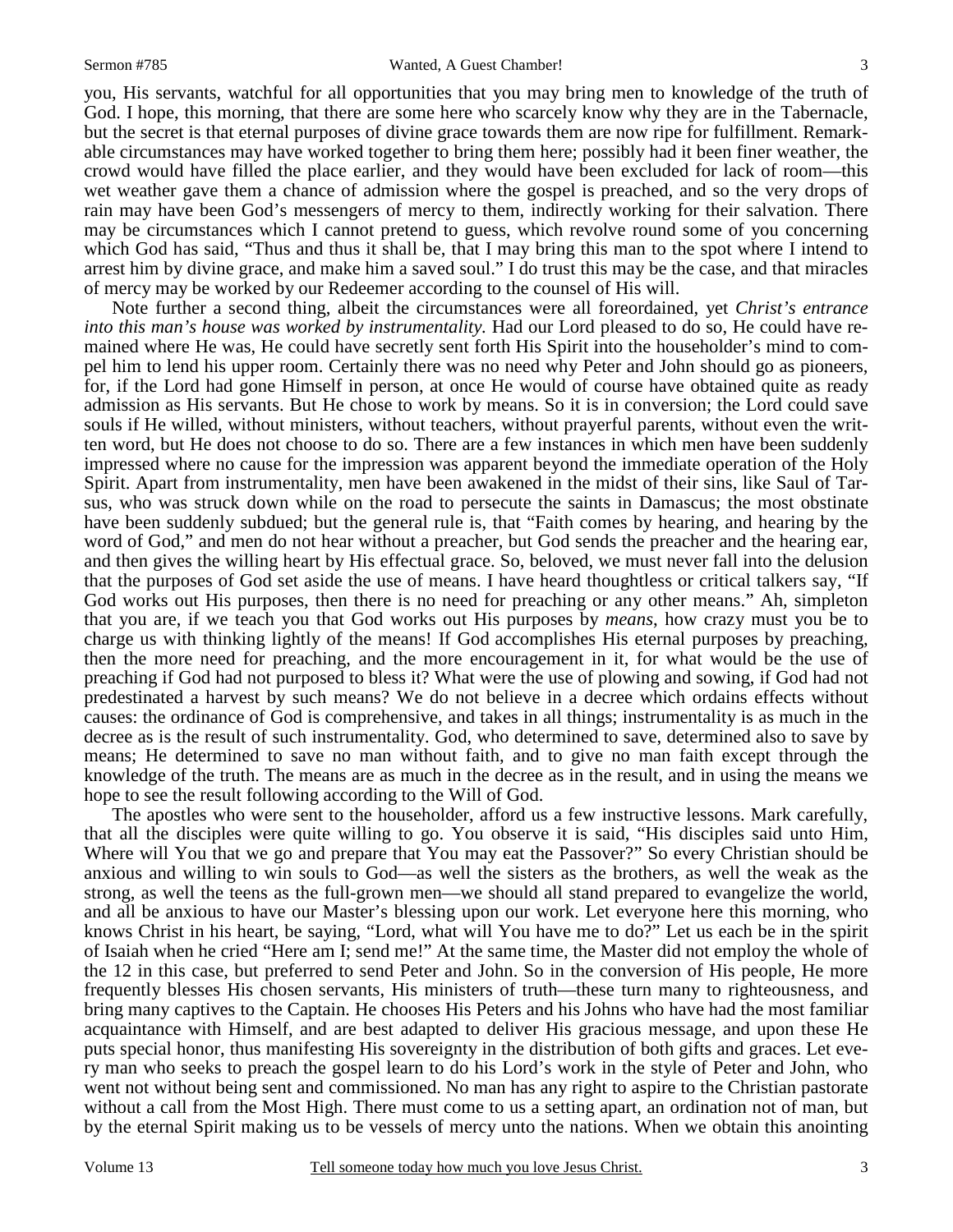and appointment, we must take care that we go about our work in our Master's way. These men were not to go blundering into the city, hurrying to knock at the first door they might hit upon; they must look out for the man with the water pot, and follow him. I think I see them. How anxiously they look around! And when they see the man, they ask no questions of him—that was not in the command—they follow blindly where he leads. I mark the holy joy in their faces as they see the water carrier stop at a door, and put down his load! How confidently they enter the house, and inquire for the landlord! The Master has given them the sign, they see the countersign, and feel that all is well.

 The story reminds you of Eleazar, the servant of Abraham, when seeking a wife for Isaac. He too had an appointed sign—the damsel would say, "Drink, and I will give your camels drink also"; and lo, Rebekah came, and just what he had asked she might do, she did, and then the man lifted up his heart to God, and blessed the God of his Master Abraham for giving him good speed on his errand.

 If we would seek souls, we must follow the indications of God's will, we must be like the handmaidens whose eyes watch their mistresses; we must be anxious to detect the first sign of divine grace, to observe the kindling of the new-born life in the awakened soul, to discover the first incomings of the divine light into the thick darkness of the natural heart; and then we must follow our Master's will—not inventing this clap-trap and that excitement as new methods of revival, not fashioning new gospels of our own, but keeping close to the all-perfect gospel of our blessed God, preaching the truth of God simply after the apostolic precedent, believing that in this way, and in this way only, we may expect to see the revival which we seek.

 The Master's word of power comes to men, then, by instrumentality. Dear hearers, you who are not converted, never neglect the means of divine grace, because it is through the means that God's blessing will be most likely to come to you. "Being in the way, the Lord met with me." I have heard of a young lad who was observed to be especially attentive to the sermon, and when he was asked the reason, he said, "Because I believe that if there is anything likely to do me good, Satan is sure to prevent my hearing it if possible, and therefore I listen with all my heart in the hope that I may hear to my soul's profit." You will not listen long in vain, if you listen so. In the pools of the gospel, men mostly catch what they fish for, and if you come to hear the word desiring salvation, you will, I trust, soon obtain it. If you resort to the place of worship merely to pass the time away, or to hear a popular preacher, you cannot expect a blessing from God; but if you come here breathing the prayer, "Lord, meet with me—Jesus, save me today," I do not doubt that whoever the preacher may be, God will visit you through him, and hear your prayer.

 In the third place, although we are now speaking of Christ's effectual power, yet *the man's will was consulted.* Peter and John said to him, "The Master says, Where is the guest chamber?" They did not push themselves into the guest chamber, and say to the owner, "We take possession of this parlor in the Master's name whether you like it or not; we have come here, and we mean to stay here; our Master sent us, and we shall not go away." Nothing of the kind! The man's chamber was his own, and the Lord Jesus Christ respects the man's household rights by calling him "the good man of the house"—the master, the proprietor, the landlord of it. So it is in conversion. Men are brought to God by the effectual power of divine grace, but grace never violates, though it subdues, the human will. They make a great mistake who think that God treats men as if they were logs—God knows they are not logs, and never treats them so. He has made them in His own image, to be free, intelligent agents, and He acts upon them as free agents. It is difficult for some men to understand how grace can be effectual and Almighty, and yet man can still be a free agent. Now, if persons cannot see this, we are not bound to give them understandings, but the two things are consistent enough: prejudice creates the difficulty, there is none really. A man may be free enough, and yet he may be so overwhelmingly persuaded to a certain course that he cannot do otherwise; such moral power does not at all interfere with true liberty. If we taught that men were saved against their wills, and that physical force was put upon them to make them Christians, we would deserve to be denounced as talking nonsense, or worse; but the power which we speak of is moral, spiritual, persuasive, and operates in strict accordance with the usual laws of mind. The grace of God does no violence to the will, but sweetly overcomes its obstinacy, making it a willing captive. The force that we speak of at any time when we speak of the power of divine grace, must be understood by you all to be a force in consistency with the original constitution of manhood; and evermore, although our Lord works upon men according to His own will, yet He always so works upon them as thinking, judging, willing men, and not as substances which are to be hammered, broken, or twisted by brute force.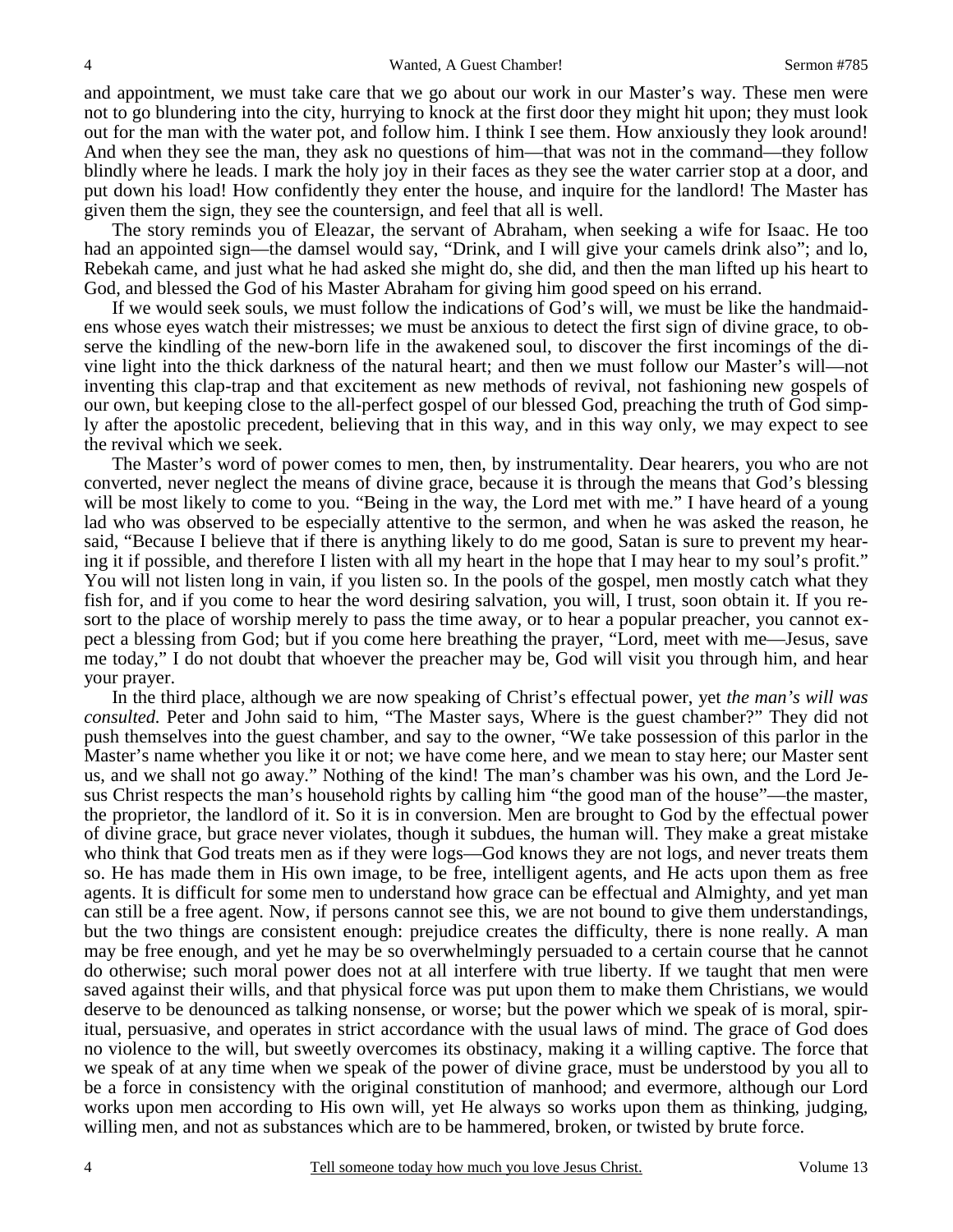My hearers, you must not expect that you will be dragged into heaven by the ears, or whirled into salvation by the hair of your heads; if you are ever saved, the heart must be changed, and your whole being must freely consent to the rule of grace. If you are ever born-again, you will be made willing in the day of God's power. His grace will come to you to remove your prejudices, to overcome your obstinacy, and to make you willingly obedient to the divine sway. How anxiously I wish that you had such a will this morning! May the Lord bow your will by the divine power of His love, and may you say today, "Lord, I will to be saved; *I* am willing to renounce sin and lay hold on eternal life." You shall never find God's will behind yours. Where He *gives* a willing mind, think it to be the indication of His own merciful willingness. When grace has brought you to be willing to accept Christ, then be not afraid, but believe at once.

 But now, in the next place, although his will was consulted, yet, *through a mysterious power exerted by our Lord, the householder raised no question,* but at once cheerfully and joyfully opened his guest chamber. He was not compelled to give up his upper room, but yet he did it as surely as if force had been used. We do not observe the slightest hesitation. He acted as if he had said, "Come in, and welcome; I owe too much to your Master to refuse." Perhaps this man had seen his child raised to life; perhaps he had been a leper, and been healed; perhaps he had been lame and been restored; at any rate, he was a friend of Christ. Who he was, and what he was, we do not know, but he joyfully accepted the honor which the Redeemer proposed to confer upon him. By this shall we know today, who are the Lord's chosen and who are not; for when the gospel comes to some, they fight against it, and will not have it, but where men receive it, welcoming it, and blessing God that it has come to them, this is a sure indication that there is a secret work going on in the soul, and that God has chosen them unto eternal life. Are you willing, dear hearer, to receive Christ? Are you this day content to take Him and hold Him to be your all in all? Then there is no difficulty in the way; you may have Him; His own power is working with you, making you willing, and the invitation is, "Whoever will, let him take of the water of life freely."

 As for this man, I may say in conclusion, that *he had the unspeakable honor of entertaining Christ* in his upper room at the last supper at which our Savior sat before His death; and, O brothers and sisters, if you and I receive Christ into our hearts, what an honor to entertain the Son of God this side of the stars! The heaven of heavens cannot contain Him, all the glories of paradise are too little for the splendor of His person and the dignity of His merits, and yet He condescends to find a house within our narrow hearts! We are not worthy that He should come under our roof, but what an unutterable privilege when He condescends to enter, for then He makes a feast, and causes our souls to feast with Him upon such royal dainties as Solomon in all his glory could not spread! We sit at a banquet where the food is immortal, and gives immortality to those who feed on them. If you have ever feasted with the Well-Beloved, I am sure you will wish the festival would never break up; you will long for the time when you may eat the bread of heaven in heaven, and drink the wine of the new kingdom in glory, and go no more out, but abide with the Father world without end. Happy, thrice happy is the man who entertains the angels' Lord.

 Thus have I outlined the story of effectual grace. Christ's grace comes to us while we are yet dead in sin: we are called by it; instrumentality is used, yet the secret power of God does it all; and as a result of it, we by entertaining the Savior, are greatly honored and eminently blessed. Now, is there not here, for believers, a theme for earnest praise? Brothers and sisters, if Christ has entered into your hearts and mine, and that entrance was effected wholly through His grace, let us magnify Him exceedingly!—

#### *"'Twas the same love that spread the feast That sweetly forced us in; Else we had still refused to taste, And perished in our sin."*

Let us extol the amazing love which has worked in us so mightily to redeem us from our natural hardness of heart. Let those refuse to sing who have never known their obligations to sovereign grace; but those of us who feel our debt, must praise the lavish hand which has dealt so bountifully with us.

 And ought not this, moreover, to encourage every worker for God? Beloved, if the Master can thus find a banqueting house when He seems to be altogether destitute, and find it with but a word, let us never despair of the salvation of any man; let us go forth to our labor for souls, believing that the Lord will still find Himself a lodging within men's hearts. What if nine out of 10 of the unconverted here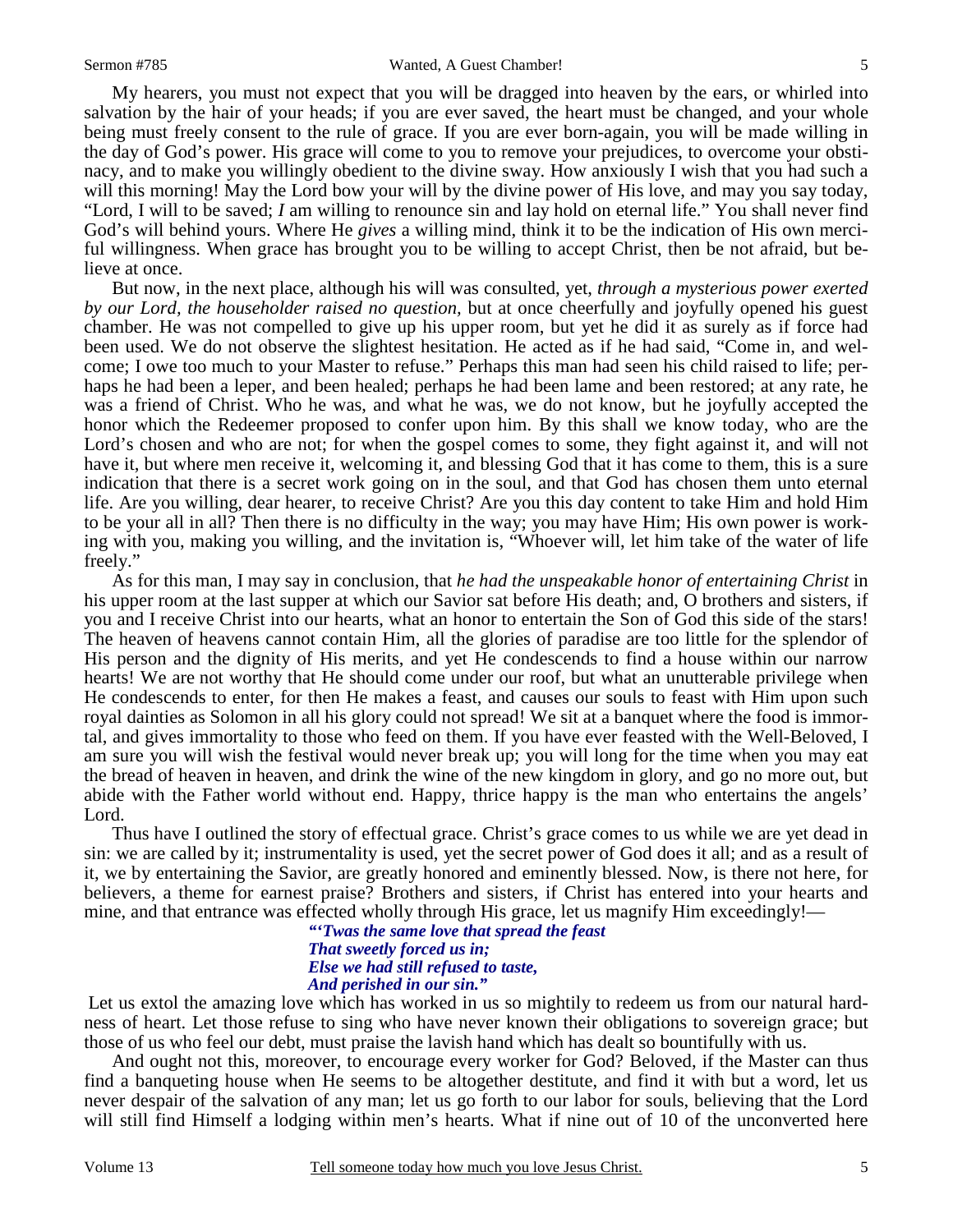should say, "We will not admit the Savior," yet there is a remnant according to the election of grace who will welcome Him! We may be content to be rebuffed with a 100 negatives, if but one soul is obedient to our message. If we had to preach to thousands year after year, and never rescued but one soul, that one soul would be a full reward for all our labor, for a soul is of countless price. Let us be of good courage, the Master may give us all our hearers as our hire if He wills to do so; He can subdue the most hard heart with a word, and make our ministry, which has been barren up to this moment, suddenly become fruitful to His glory. God grant that many this day may learn what effectual grace is, and Christ shall have all the praise.

**II.** During the second part of our discourse, we shall regard the question of the text as the AFFEC-TIONATE INQUIRY OF THE LORD'S SERVANTS.

 We have not, this morning, any verbal direction as to any special person in this house. I am not told to speak especially to that young man, or to yonder young woman; I am not directed to address the appeals of the gospel to those who may be sitting in this area, or to those in the galleries; I am not at all directed, as were Peter and John; still the directions to the gospel-preacher are very sufficient and plain; here they are, "Go you into all the world, and preach the gospel to every creature." I am not called to preach to the elect alone—I do not know them. I know that my message will be of no service to any but the chosen, but, in order that it may come to these, it is our work to address it to all; we cast the net into the sea, and the Lord sends us what fish He wills. To one and all, therefore, of you who have not known Christ, I have this question to ask—"The Master says, Where is the guest chamber?"

*I will explain the question* first. Christ Jesus would have entertainment in the human heart. He says, "Where is the heart in which I may dwell? Where is the soul that is ready, this morning, to open its gates that I may enter in and dwell there?" Now, observe that I am not asking you the question, "Where is Christ?" for your answer would be a very distressing one—you have not found Him. There are, I hope, many scores and hundreds here who have admitted Him into the inner chamber of their spirits, and are now enjoying fellowship with Him, but to you unconverted ones I put no question as to that matter, for you are strangers to communion with Jesus. Nor am I asking, "Where is there a feast for the Master, where will He find a festival of virtue and good works?" No, but, "Where is there room for Him?" *He* will bring the feast—the chamber is all He asks. Christ asks nothing good from you—he only asks the empty room in which He may spread the good things which He will bring with Himself. The Master asks you not to prepare the feast, for you are penniless in your natural estate; you have absolutely nothing upon which He can feed, for you have not even food for your own soul; and you have spent your money for that which is not bread, and your labor for that which satisfies not. He asks for an empty chamber—this is all. Room for the Savior! Room for the Savior! Room for the Savior to enter and dwell! It is not your virtues, your excellences, nor anything good of you that He asks for, but simply the empty room in which you are willing to entertain Him. The question is, simply and alone, "Where is the guest chamber?" Not, "Where is the guest chamber that is sumptuously decorated, and made fit for the great King?" Not, "Where is the chamber that is glittering with gilded panels and pavements of mosaic?" Jesus seeks no lofty chamber in which to lodge; no, if there is one of you who has a heart lofty and proud, Christ will not come to you, for all the splendor of your pretended goodness are faded and stained in His sight. He dwells not with the proud, nor with the great; but if you have a broken heart and a contrite spirit, "to this man will I look, and with this man will I dwell, says the Lord." Are you guilty? Well, that need not keep the sin-atoning Priest away. Is the guest chamber of your heart all soiled and foul? Is it full of evils? Jesus Christ does not inquire concerning that; He only asks you if you are willing that He should come in and dwell there, and if you say, "Yes," it will be His business to cleanse the chamber and fit it for Himself. Only, "Where is a guest chamber?" Is there a heart here, this morning that is open to Jesus? Is there a man or woman who has room for the Lord of glory?

 Still further explaining the question, let me remark that some offer Christ a room which He cannot accept as a guest chamber. Yes, they will receive Christ into their heads, they have no objection to believe the truths taught in the Bible concerning Him with a notional faith. My Lord will not eat the Passover there. No, you may be very orthodox indeed, and exceedingly sound in doctrine, but when Jesus comes into the house, He will have the best parlor, namely, the *heart*. Not here in the cold attic of the brain, but there in the warm parlor of the heart, there must Jesus dwell. Are you willing this day to have Christ to be your Lord *and* Savior? Soul, soul, are you willing to trust Christ with your eternal interests? Are you willing, now, to hang upon Him as the vessel hangs upon the nail, having no other dependence?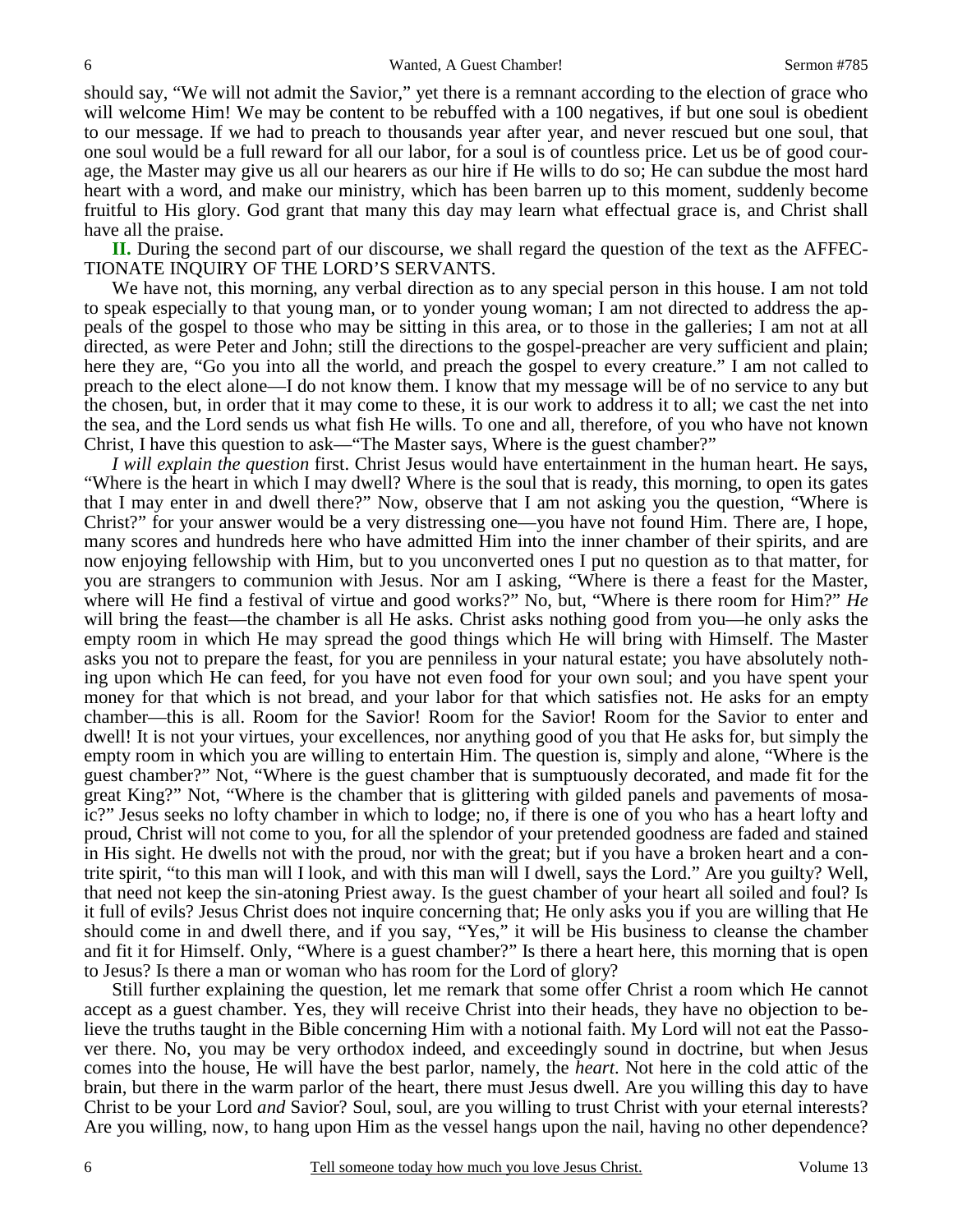Are you willing to become His servant, to do what He bids you? Are you willing to be His friend, to find your best solace in fellowship with Him? Are you willing now, all guilty and defiled as you are, to accept His righteousness as your righteousness, and His blood as your cleansing? Does your mind bring out the keys of the heart's castle, and offer them to the King, and do you say, "Come in, my Lord, come in! I have too long stood out against You, and resisted all the invitations of Your grace, but now lift up your heads, O you gates, and be you lift up, you doors of my spirit, that the King of glory may come in"? That is all I ask of you. No merits am I sent to seek after, nothing good am I bid to seek in you; only if you are willing and obedient, you shall eat the good of this land; if you are willing to trust Him, then I have found out the man with whom Christ is predestinated to dwell. God has given the will—He will surely work the way. He has made you cheerfully to be His host; He is equally willing to be your guest. Where is the guest chamber? I cannot very well come round to all of you and take you by the hand and say, "Is there a guest chamber, my friend, in your heart?"—it might take too long a time to pass from pew to pew to ask you the question, but I do desire to ask it (and to press it very earnestly) to each one, "The Master says, Where is the guest chamber?"

 Did you notice, when I read the passage in Luke just now, that it ran a little differently from what it does in Mark?—"The Master says *unto you*, Where is the guest chamber?" I trust He says that to some of you in the singular, and with singular power. The Master says to *you*, this morning, this day of grace, this hour of love which you have been spared to see, though you might well have been cut down in your sins, the Master says unto *you*, "Mary, John, Where is the guest chamber?" Take my advice and give a speedy affirmative answer to that question, and may this be the day when Jesus shall enter in triumph into your soul.

 I will tell you, in a minute or two, why it is that I feel earnest to press this question, "The Master says, Where is the guest chamber?" I press it first for His sake—yes, all His true servants long to get Him entertainment in human hearts. Sometimes I have thought upon my own ministry, and I have said, "Yes, during the time in which I have been pastor of the church, we have carried out many great works; we have built a vast house for prayer, erected houses for alms-women, orphanages for the young, and carried on the college, but what would all this be if these were the only results of gathering this people together, and preaching to them from Sunday to Sunday? *The only success that is worth having is the winning of souls!* If we do not see souls brought to Christ to bow at His feet, and acknowledge Him as King, we go back to our closet, crying, "Who has believed our report, and to whom is the arm of the Lord revealed?" Christ must be crowned in men's hearts or we pine with grief. We cannot be satisfied to see Him stand in the street, His head wet with dew, and His locks with the drops of the night—we must have the Son of God entertained, for oh, it grieves us even unto brokenness of heart; it troubles us exceedingly that He should be treated so badly who loved us so well; that He should be rejected who gave up heaven and all its glories that He might redeem us from going down to hell. By the wounds of Christ, and by the bloody sweat that covered Him when He redeemed us from our sins, we do beseech you listen to this voice, "Where is the guest chamber?" and reply, "Lord, that guest chamber is in my soul today."

 We press this upon you also for our own sake. We are afraid lest we shall be found unprofitable servants. If you can be won to Christ, so much the more joy and rejoicing to us, for what is our crown of rejoicing? Is it not *you*, in the day of our Lord Jesus Christ? But most of all, we press this upon you for your own soul's sake. O beloved, if you do but entertain Christ, you will have entertained heaven. You will be no losers by loving Christ, but unspeakable gainers. Trust in Jesus, and your sins are forgiven you, a bright future is secured, and the vile past is blotted out. Get Christ, and if you are ever so poor, or ever so full of pain, yet are you to be envied; but oh, if you live and die without Christ, we scarcely dare to picture the scene around your dying bed—imagination refuses to lift the curtain, and to view your soul in a disembodied state driven forever from hope; but we recollect that dreadful text, "These shall go away into everlasting punishment." We cannot bear it that you should know the eternity of God's wrath; that you should have to feel the perpetual flame of the divine anger! Oh, for your own sake, if you have any true self-love, and would be delivered from eternal misery, open wide your heart, that Jesus Christ may enter in.

 Do you still ask, "But what do you mean by 'Where is the guest chamber?'" I will answer it yet again. Jesus Christ deserves from you a simple, personal, immediate, undivided faith in Himself. Wherever Christ comes, He comes to be trusted; you must trust Him wholly, rejecting all confidences of your